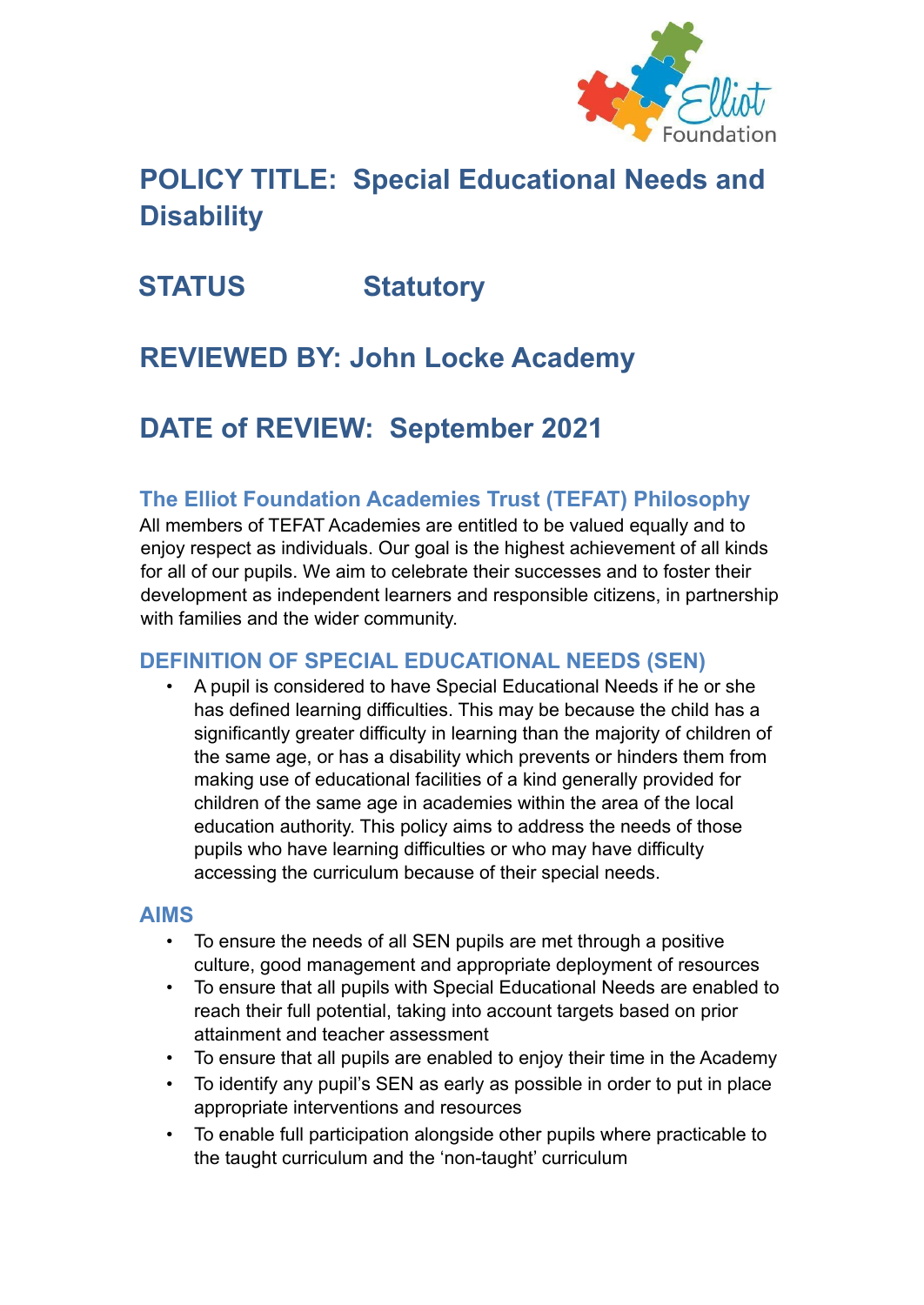

- To ensure that SEN pupils, where there may be a vulnerability, are kept safe at all times within the academy environment, and are enabled to integrate as fully as possible with the academy population and have equal opportunity in academy
- To correspond to all SEN requirements and provisions contained in the SEN Code of Practice 2014 (Children's and Families Act 2014)
- To ensure all working practice is kept in line with current local and national policies relating to SEN and Disability
- To work in partnership with parents, educational professionals and external agencies to enable 'best practice' to meet SEN
- To access and utilise all available resources, training opportunities and funding in order to provide up to date and appropriate resources

### **ROLES AND RESPONSIBILITIES**

#### *SEN Governor*

The SEN Governor is the designated link with the Learning Support who will liaise with the SENCo and report policy to parents annually. Their role on behalf of the Local governing body is to monitor progress of SEN pupils and to monitor the budget on Special Educational Needs.

#### *The Principal*

The Principal is responsible for pupils with SEN, keeping the Local governing body fully informed and working closely with the SENDCo and SLT link to coordinate provision.

#### *Class teachers*

Class teachers are responsible for the progress and development of every pupil in their class. They work closely alongside teaching assistants and specialist staff to plan and assess the impact of support and interventions and how they can be linked to classroom teaching. Class teachers work closely with the SENDCo to review pupil progress and development and decide on any changes in provision. All teachers follow this SEN policy.

#### *The SEND Co-ordinator (SENDCo) at John Locke Academy is Mrs Choudhry*

The SENDCo is responsible for:

- Maintaining an overview of all children with SEN within the academy and for maintaining a list of children with SEN as a tool in tracking progress
- Carrying out detailed assessments and observations of pupils with specific learning difficulties
- Ensuring appropriate support is managed daily through the SEN team of Teaching Assistants (TA) and reviewing and updating the timetable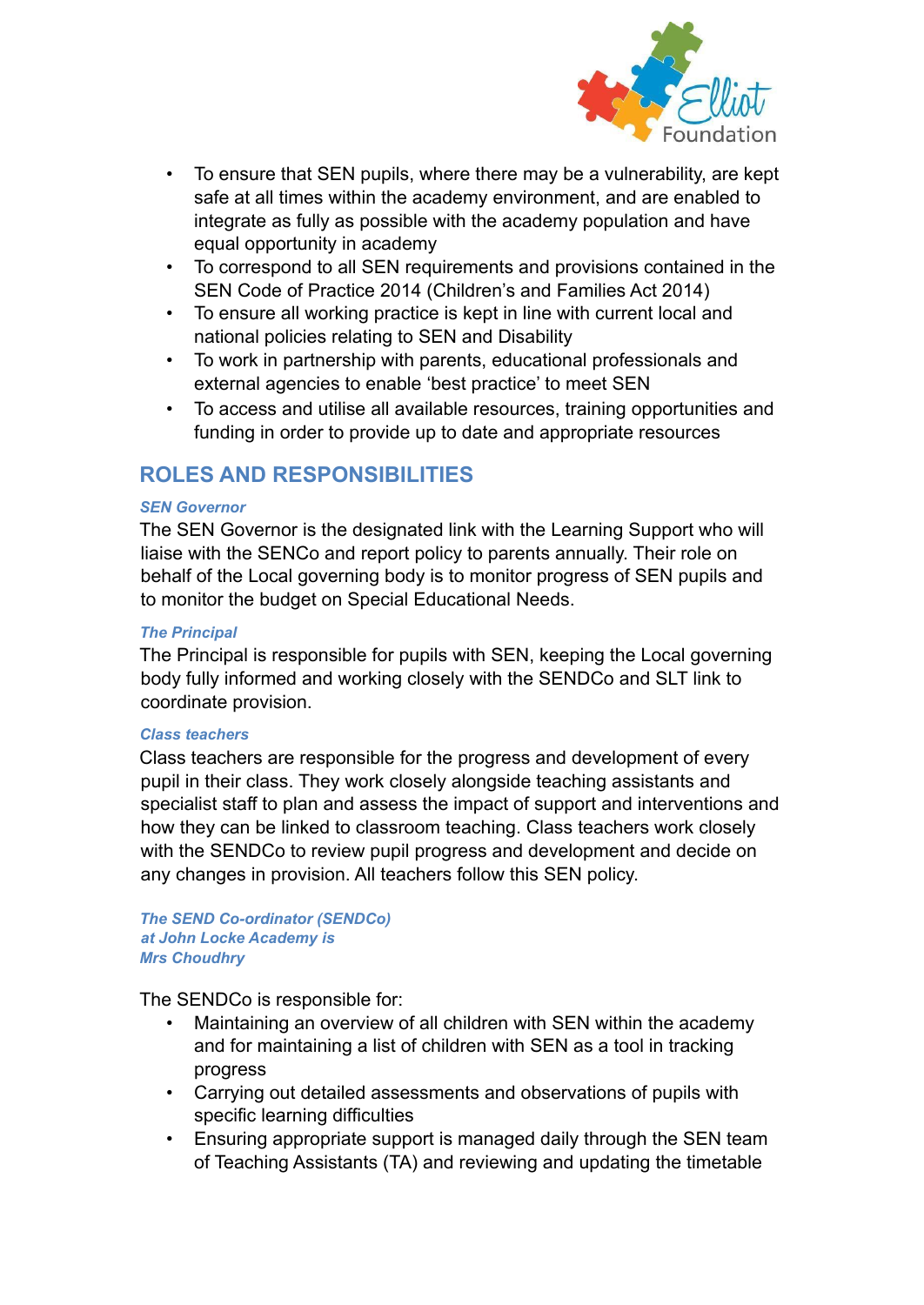

to facilitate appropriate support for all SEN pupils and making efficient use of the staff

- Reviewing all TAs annually through Appraisal and through regular meetings
- Contributing to staff training relating to SEN issues where needed
- Offering advice and support to class teachers across the Academy curriculum through active communication and lesson observation
- Communicating with parents of SEN pupils as and when appropriate and attending consultations with other parties
- Preparing and holding Annual Reviews for all pupils with a Statement and submitting reports to the LA following the Code of Practice
- Communicating with outside agencies where necessary and reporting progress against agreed targets to the Principal/line manager
- Monitoring IEPs
- Attending year group meetings to ensure full communication of SEN pupil needs
- Providing a full transition programme for new and leaving SEN pupils
- Other relevant areas as identified by the SLT and Principal
- Work with the Principal and SEN Governor to determine strategic development of the SEN policy and provision in school
- Ensure the school keeps records for all SEN pupils up to date.

#### *Teaching Assistants*

The Teaching Assistants provide 'in class' support across the curriculum to all children with special educational needs in all years. They will also provide individual support for pupils with specific needs, where appropriate and have input into a differentiated curriculum.

## **IDENTIFICATION AND ASSESSMENT OF SEN PUPILS**

- The academy will assess pupils as appropriate to determine their needs and the support required in line with current guidelines.
- The academy will support pupils and their needs when they join the academy with existing special educational needs.
- The academy will work with parents and outside agencies to support pupils with SEN.
- Pupils who achieve a below average performance score in the screen tests will be investigated further and individually tested in order to define areas of specific difficulty/delay and to discover how to best meet their needs. The data will be stored on a database on the staff area of the network and will be updated when pupils are tested.
- The SEN referral process can be initially triggered by Teacher, TA or parental concern directly to the SENDCo by letter, email or written communication.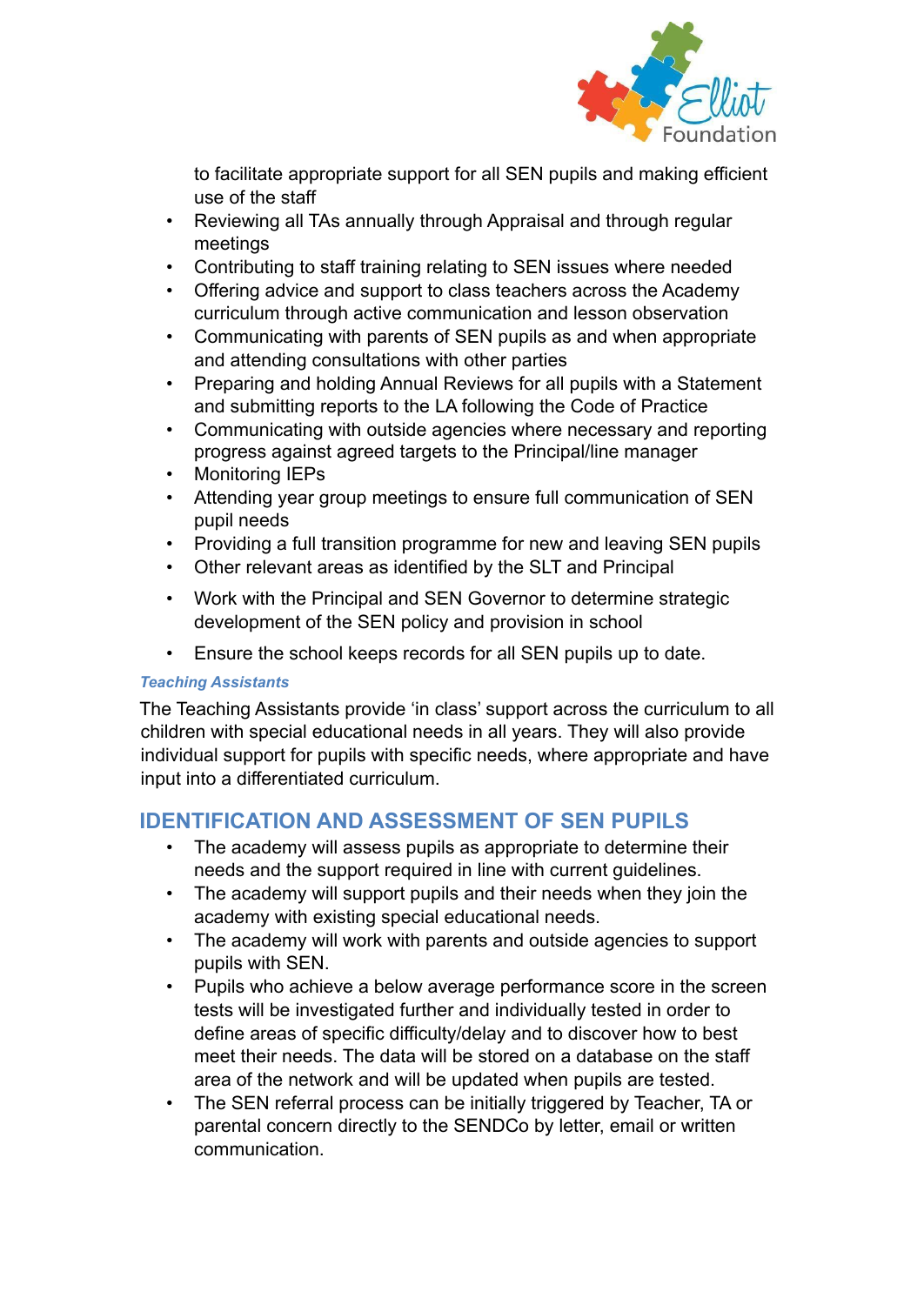

- Parents and other professionals (external agencies) may also raise concerns via the SENDCo, which may also lead to identification of pupils with SEN. The SEN list will be updated to reflect these changes.
- Records of all SEN pupils will be formally recorded on an SEN database. This will be updated at the start of each new academic year to include the new cohort and to remove outgoing pupils, when new pupils start at the academy mid-year, and regularly updated as new information or data becomes available. It will be stored on the staff area of the academy network.
- The SENDCo, and if possible / appropriate, the relevant Key Stage leader, will oversee admissions involving any pupil with pre-defined SEN. The SENDCo will liaise with the parents and external agencies. TAs will play an active role in the transition of new pupils.
- We will follow the graduated approach and four-part cycle **of assess, plan, do, review**. The class teacher will work with the SENDCo to carry out a clear analysis of the pupil's needs.

## **OUR APPROACH TO TEACHING PUPILS WITH SEN**

Teachers are responsible and accountable for the progress and development of all the pupils in their class.

High quality teaching is our first step in responding to pupils who have SEN. This will be differentiated for individual pupils.

We make the following adaptations to ensure all pupils' needs are met:

- Differentiating our curriculum to ensure all pupils are able to access it, for example, by grouping, 1:1 work, teaching style, content of lesson, etc.
- Adapting our resources and staffing
- Using recommended aids, such as laptops, coloured overlays, visual timetables, larger fonts, etc.
- Differentiating our teaching, for example, giving longer processing times, pre-teaching of key vocabulary, reading instructions aloud, etc.

## **EVALUATING THE EFFECTIVENESS OF SEN PROVISION**

We evaluate the effectiveness of provision for pupils with SEN by:

- Reviewing pupils' individual progress towards their goals half-termly
- Reviewing the impact of interventions after 6 weeks
- Monitoring by the SENDCo
- Holding annual reviews for pupils with EHC plans

## **ACADEMY REQUEST FOR A STATUTORY ASSESSMENT**

If all the additional support and strategies employed by the academy result in a continued lack of progress or there is significant cause for concern, a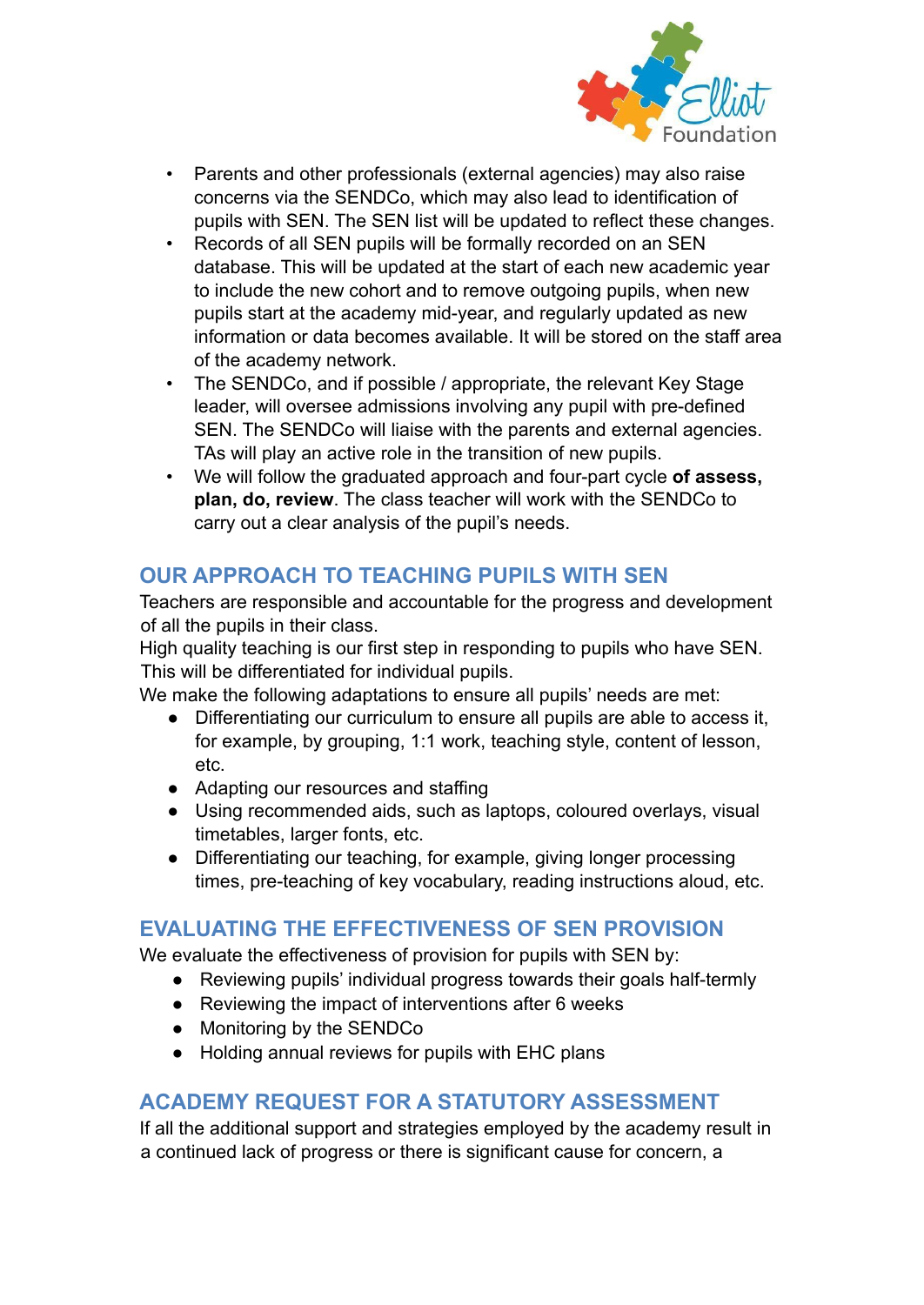

request for statutory assessment will be made by the academy to the LA (only with parental permission.)

Parents can ask the local authority for an assessment independently if they believe it is necessary.

# **ANNUAL REVIEW OF A STATEMENT OF SPECIAL NEEDS / EHC Plans**

Formal Annual Reviews for pupils with a Statement of Special Educational Needs are held at least within a twelve month period of any previous Review.

#### **COMPLAINTS**

In the event of any complaint being made, the SENDCo should be contacted in the first instance; should the matter remain unresolved:

- The case will be passed to the Principal for further investigation and reported to the SEN Governor
- Formal complaint is made in writing to the Local governing body of the Academy

### **PARENTAL PARTNERSHIP**

TEFAT believes that close working partnerships with parents/carers of pupils with SEN is essential if the learning process is to be maximised. In keeping with the guidance contained in the Code of Practice, the Academy aims to ensure that parents/carers are fully involved and consulted over their child's progress and SEN provision, including the drawing up of individual IEPs, plans, where necessary.

#### **MONITORING**

This policy will be reviewed annually by JLA

## **DATE OF NEXT REVIEW: Sept 2022**

#### **APPENDIX**

*Strategies for Raising Achievement for pupils with SEN*

Each teacher has the responsibility to meet the needs of all the pupils in the academy in their curriculum areas. A wide variety of strategies are used to provide SEN support for pupils in various areas of the curriculum. The following interventions and methods currently exist in the Academy:

• Differentiation of input, tasks and outcomes